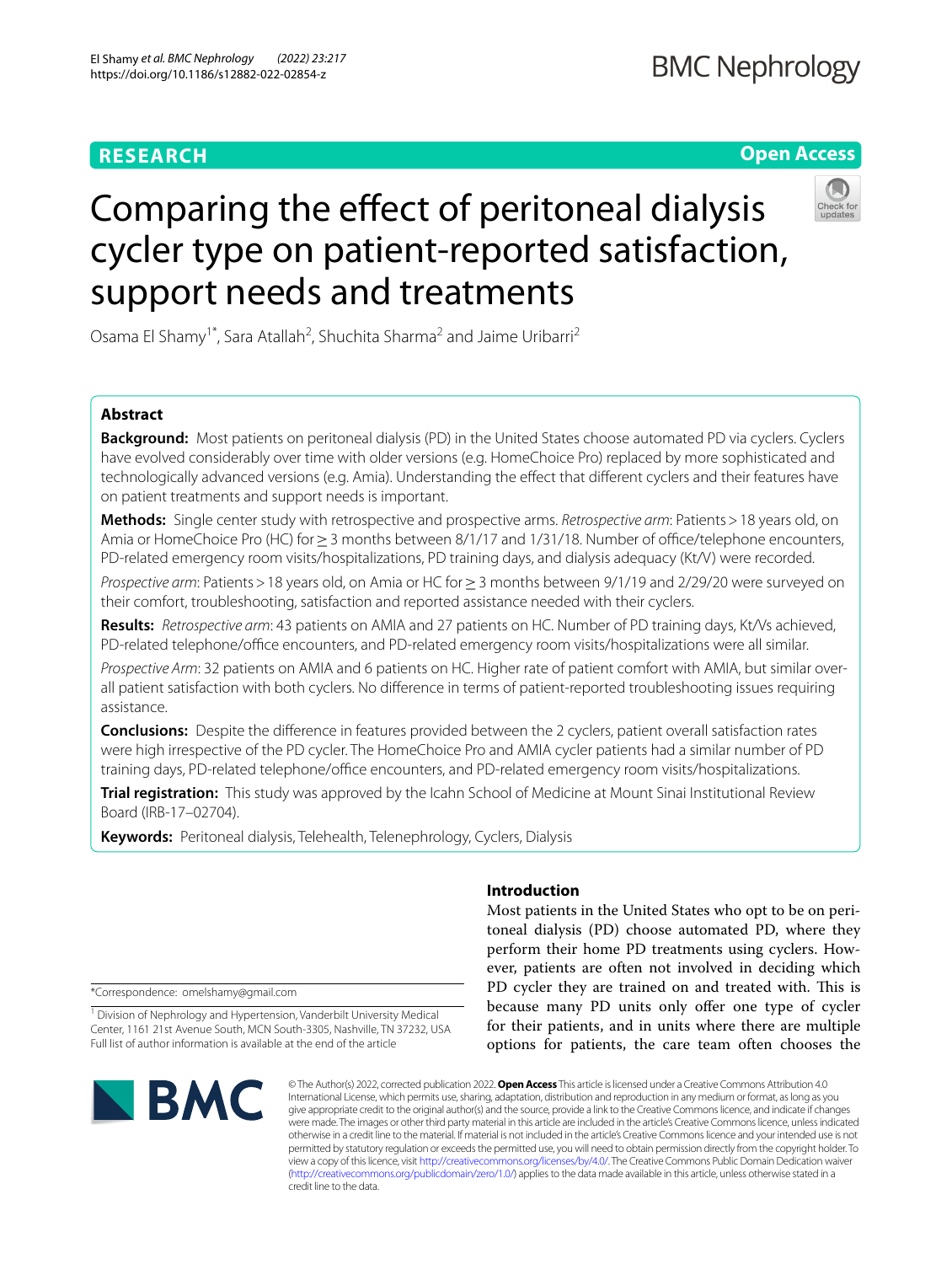cycler for the patient. For these reasons, patients do not switch to a diferent cycler unless recurrent isssues arise with their current cycler.

Cyclers have evolved considerably over time with older versions replaced by more sophisticated and technologically advanced versions. One such advancement was the introduction of the AMIA cycler by Baxter with the Sharesource remote connectivity platform. This platform helps facilitate providers' ability to monitor and manage their home dialysis patients' treatments remotely. With its animated graphics, touch screen panel, voice guidance, automated instructions and troubleshooting features, the AMIA system had the potential of positively affecting clinical outcomes. The AMIA system was FDAapproved in October 2015. Prior to this, most patients on APD in units contracted with Baxter in the United States were using the HomeChoice (HC) Pro cycler. This cycler does not have any of these aforementioned capabilities that AMIA provides, including the Sharesource connectivity platform. Both cyclers also have several common features such as last bag option, hydraulic fows, program volumes, as well as time and data storage.

It has been previously shown that remotely monitoring treatments of PD patients is associated with fewer admissions, shorter hospital stays and lower technique failure rates [[1\]](#page-4-0). We set out to compare the efect of these two types of cyclers on the quality of dialysis delivered, number of PD training days, telephone encounters, dialysis unit office encounters, emergency room visits and hospitalizations. We also surveyed patients to determine their level of satisfaction with their respective cyclers.

#### **Methods**

This is a single center study with retrospective  $(8/1/17)$ — 1/31/18) and prospective (9/1/19—2/29/20) arms. Each arm was comprised of both prevalent and incident adult patients (>18 years old) who were on PD for  $\geq$  3 months during the study period at the Mount Sinai Home Dialysis Unit. For the retrospective arm, the number of office (excluding patients' regular monthly visit) and telephone encounters to the dialysis unit, as well as PDrelated emergency room visits and hospitalizations were obtained using the electronic medical record system. We then looked back at the total number of PD training days (up to 8 h per day) required for patients when they were initiating PD. In our dialysis unit, patients usually undergo both continuous ambulatory PD (CAPD) and continuous cycling peritoneal dialysis (CCPD) training before initiating dialysis. The total number of days of PD training were documented. Patients who underwent CAPD training more than 1 month prior to CCPD training were excluded as the authors hypothesize that this would decrease the number of training days required for CCPD since patients were already familiar with PD at that point. Dialysis adequacy (total Kt/V) values during the study period were obtained using the Baxter's Adequest program.

Patients in the prospective arm were asked to complete a short survey in which they answered questions about their level of comfort, troubleshooting and setting adjustment capabilities, as well as their satisfaction with their current cycler. For each question, patients rated their response on a scale of 1 (Strongly Disagree) to 5 (Strongly Agree). Moreover, patients were asked to report the number of times they needed to call either Baxter or the dialysis unit for questions or concerns about their cycler in the preceding month with the options being 1) Zero, 2) 1–2 times, 3) 3–4 times, and 4) More than 4 times. Cycler-related issues included cyclers not turning on, cycler reprogramming, ultrafltration deviation alarms, lost dwell time, cassette failure, system error messages, and low flow alarms.

Please see supplemental section [S1](#page-4-1) for complete survey questions and answer choices.

Statistical analysis was performed using the unpaired t-test and z-test to determine statistical signifcance between patients on AMIA and those on HC.

This study was approved by the Icahn School of Medicine at Mount Sinai Institutional Review Board (IRB-17– 02,704) and all methods were carried out in accordance with the guidelines and regulations.

## **Results**

## **Retrospective cohort**

Between 8/1/17 and 1/31/18, 43 patients were using the AMIA cycler and 27 patients were using the HC cycler. Patients on the AMIA cycler were older than their HC counterparts (58.6 vs 53.5 years,  $p=0.18$ ), with a larger proportion of African American and Asian patients (Table [1\)](#page-2-0).

During the study period, patients in the AMIA and HC groups were on PD for similar time periods, an average of 5.7 and 5.4 months, respectively. Prior to the study period, the AMIA group had been on PD for a shorter period of time than their HC counterparts (17 vs 51 months,  $p < 0.001$ ). The average number of PD training days per patient were similar  $(6.3 \text{ vs } 6.4, p=0.929)$ , and so was the dialysis adequacy (Kt/V) achieved (1.92 vs 1.93,  $p = 0.829$ ).

Patients on AMIA had a total of 33 office and telephone encounters during the study period (outside of the regular monthly office visit): 12 peritonitis, 4 exit site issues, 6 cycler-related issues, 3 efuent-related issues (hazy/ fbrin/bloody), 2 volume overload, 2 blood pressure issues, 4 abdominal pain/discomfort (not peritonitis). These patients also had a total of 4 emergency room visits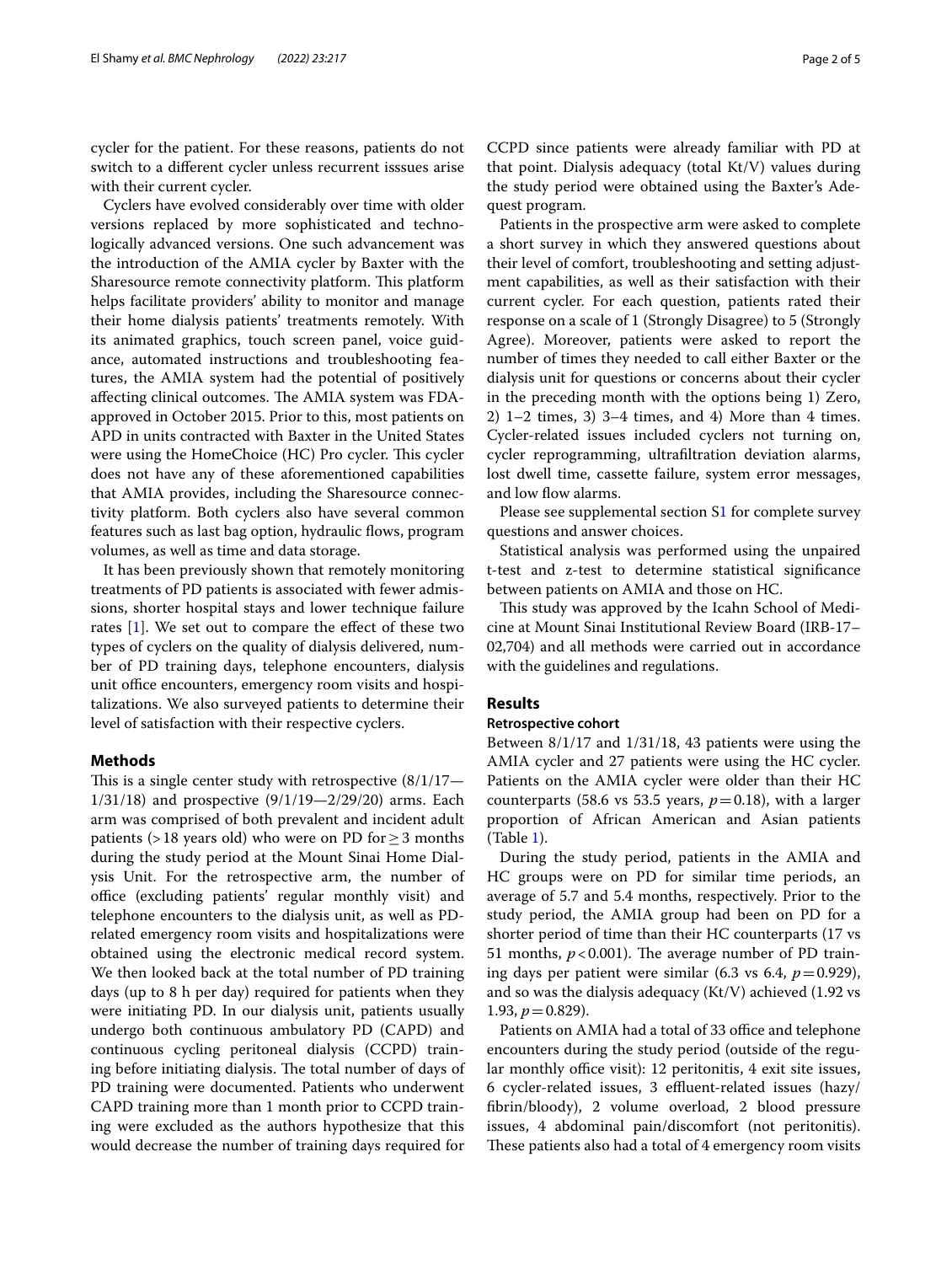|                                       | <b>AMIA</b>     | <b>HomeChoice</b> | p-value |
|---------------------------------------|-----------------|-------------------|---------|
| Number of patients                    | 43              | 27                |         |
| Age (years)                           | $58.6 \pm 14.5$ | $53.5 \pm 16.3$   | 0.18    |
| Race:                                 |                 |                   |         |
| African American                      | 21 (49%)        | 9(33%)            | 0.20    |
| White                                 | 8 (19%)         | 8 (30%)           | 0.28    |
| Asian                                 | 6(14%)          | 2(7%)             | 0.40    |
| <b>Ethnicity:</b>                     |                 |                   |         |
| Hispanic                              | 7(16%)          | 8 (30%)           | 0.18    |
| Number of PD training days            | 6.3             | 6.4               | 0.93    |
| Time on PD prior to study (months)    | 17 (IQR: 4 -23) | 51 (IQR: 25-64)   | < 0.001 |
| <b>Rate of PD-related encounters:</b> |                 |                   |         |
| Telephone and Office                  | 1.6             | 1.4               | 0.81    |
| ED and Hospitalization                | 0.3             | 0.3               | 1.00    |
| Cycler issues                         | 0.09            | 0.15              | 0.49    |

<span id="page-2-0"></span>**Table 1** Demographics and outcomes of patients in the retrospective cohort

and hospitalizations: 1 volume overload, 2 peritonitis and 1 cycler malfunction.

On the other hand, patients on HC had a total of 18 office and telephone encounters during the study period (outside of the regular monthly office visit):  $7$  peritonitis, 3 exite site issues, and 8 cycler-related issues. These patients also had a total of 4 emergency room visits and hospitalizations: 3 peritonitis and 1 blood pressure-related.

Statistical analysis demonstrated no statistically signifcant difference between the two group in terms of office and telephone encounters  $(33/43 \text{ vs } 18/27, p=0.36)$  and emergency room vists and hospitalizations (4/43 vs 4/27,  $p = 0.48$ ).

Patients on the AMIA cycler had a lower rate of cyclerrelated issues than their HC counterparts (0.28 vs 0.59 issues/patient/year,  $p = 0.008$ ).

#### **Prospective cohort**

Between 9/1/19 and 2/29/20, 32 patients (5 incident, 27 prevalent) using the AMIA cycler and 6 patients (all prevalent) using the HC cycler consented for the study. Patient demographics are shown in Table [2.](#page-2-1)

On a scale of 1–5, when assessing patients' level of comfort, providers' ability to troubleshoot and change their settings, and satisfaction with the cycler, both the prevalent and incident patients on AMIA responded highly favorably (4.9 vs 4.8, 4.9 vs 4.6 and 4.8 vs 4.6).

Comparing the prevalent AMIA to prevalent HC patients', patients on AMIA reported higher levels of comfort (4.9 vs 4.5). However, overall satisfaction with the cycler was similar between the two groups. When asked how many times in the previous month they <span id="page-2-1"></span>**Table 2** Demographics and outcomes of patients in the prospective cohort

|                            | AMIA            | НC                                              |         |
|----------------------------|-----------------|-------------------------------------------------|---------|
| Number of patients         | 32              | 6                                               |         |
| Age (years)                | $53.3 \pm 14.4$ | $54.3 \pm 9.9$                                  |         |
| Race:                      |                 |                                                 |         |
| African American           | 14 (44%)        | $0(0\%)$                                        |         |
| White                      | 5(16%)          | 1(17%)                                          |         |
| Asian                      | 4 (13%)         | 1(17%)                                          |         |
| Other                      | $0(0\%)$        | 4 (67%)                                         |         |
| <b>Ethnicity:</b>          |                 |                                                 |         |
| Hispanic                   | 9(28%)          | 4 (67%)                                         |         |
| <b>Survey Results:</b>     |                 | AMIA (Incident) AMIA (Prevalent) HC (Prevalent) |         |
| Comfort with the<br>cycler | 4.8             | 4.9                                             | 4.5     |
| Overall Satisfac-          | 4.6             | 4.8                                             | 4.5     |
| tion                       |                 |                                                 |         |
| Assistance<br>required     | 1.2             | 1.2                                             | $1.5\,$ |

needed to contact either Baxter or the dialysis unit for cycler-specifc issues, the mean response for incident AMIA and prevalent AMIA patients were the same at 1.2. There was no difference between prevalent AMIA and HC patients.

## **Discussion**

Two of the several APD options that patients on PD in the United States have are the AMIA and HomeChoice Pro cyclers, both of which are provided in our home dialysis unit. Features that the technologically advanced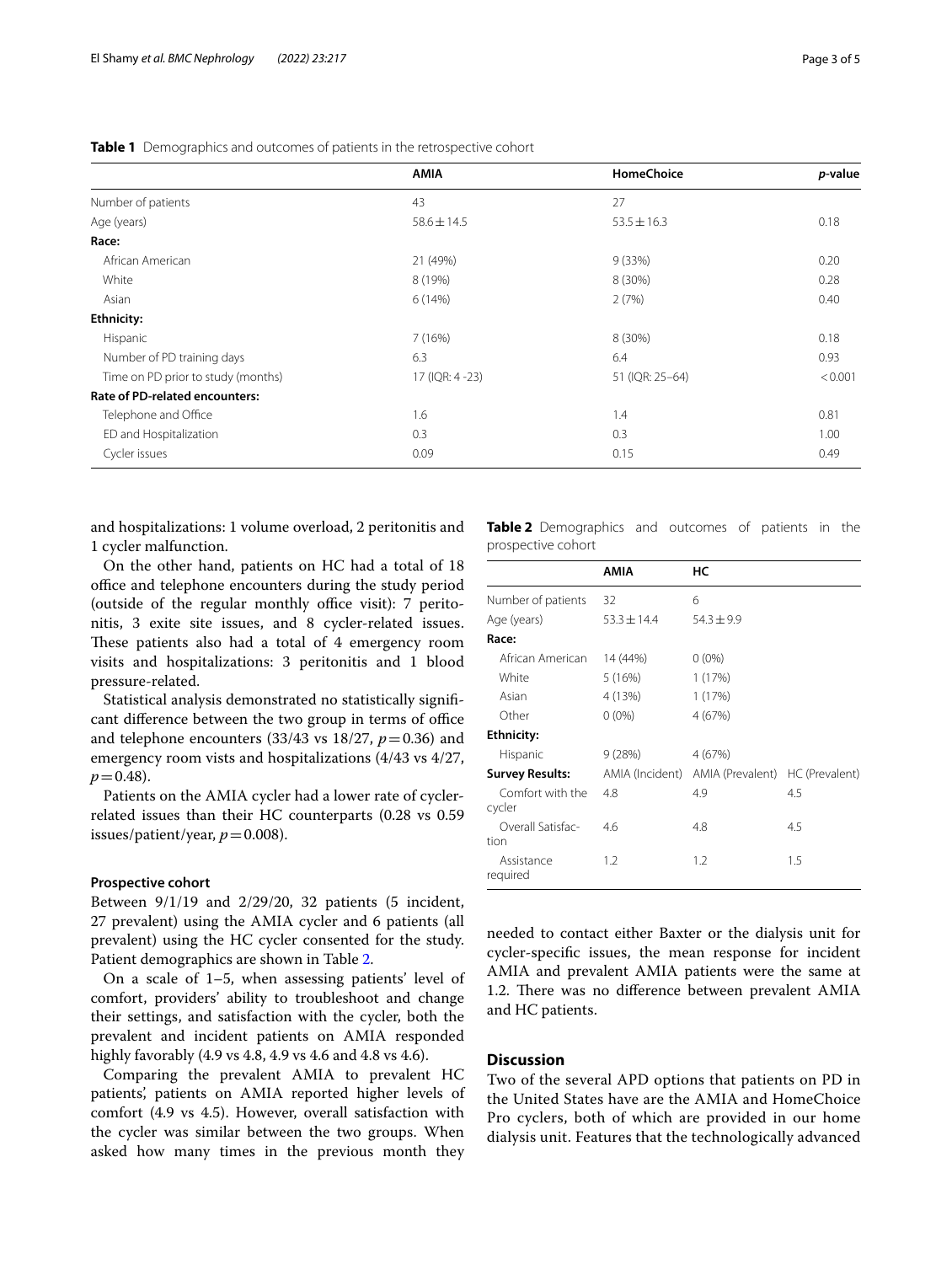AMIA cycler provides that are not present in the HomeChoice Pro cycler include animated graphics, touch screen panel, voice guidance, automated instructions and troubleshooting features as well as remote monitoring through Sharesource. The fact that we found that patients on AMIA – despite their shorter PD vintage – had a lower rate of cycler-related issues compared to their HC counterparts, could be testament to the positive efect that these features have on patients' hands-on troubleshooting and experience with the cycler. However, despite these capabilities, we found no statistically signifcant diference between it and the HC cycler in terms of PD-related telephone and office encounters, emergency department visits and hospitalizations.

Our fndings difer from a previous study by Sanabria et al [[2\]](#page-4-2) where after matching remote patient monitoring (RPM) patients with their non-RPM counterparts, they found signifcantly lower hospitalization rates and number of in-patient hospital days in the RPM group. There was no reason to suspect that there would be any diference in dialysis adequacy achieved in the two groups, and we found it to be similar as was previously shown [[3](#page-4-3)].

In our retrospective cohort, we found that the number of PD training days required were similar between the two groups. This is in contrast to our previous finding that patients being trained on the AMIA cycler required 33% less time than their HC counterparts [\[3\]](#page-4-3). A potential confounder in our study is that the HC patients were younger (although not statistically signifcant) and had been in PD for much longer than their AMIA counterparts. Moreover, the length of PD training required depends on the individual patient and staf member doing the training. The dialysis unit nursing staff performing the patient PD training was the same during the retrospective period.

In the prospective arm, few patients were on HC during the study period – all of which were prevalent patients. For this reason, we chose to focus on surveying those patients, rather than obtaining the same data that we did for the retrospective arm. We found that despite prevalent AMIA patients reporting higher levels of comfort with their cycler, patients' overall satisfaction was similar for both prevalent AMIA and HC patients. There was also no diference between these two groups in terms of patient-reported troubleshooting issues requiring assistance.

Creating technically sophisticated cyclers may come at the cost of increased cycler-related issues due to glitches in technology and loss of simplicity. This is something that we did not fnd to be the case in patients' reported ability to troubleshoot, change settings of and overall satisfaction with the AMIA cycler.

From a clinician's perspective, the importance of remote patient treatment monitoring should not be undermined. Daily telemonitoring of home dialysis patients has been previously shown to be cost-efective, allows early detection and resolution of issues, improving dialysis compliance and patients' quality of life [[4\]](#page-4-4). In this study, we did not specifcally explore the efect of remote monitoring on our patients' outcomes. The experiences of providers across the world and the importance of telenephrology with remote monitoring in caring for their PD patients was also demonstrated during the COVID-19 pandemic  $[5-7]$  $[5-7]$ . These benefits, of course, do come with challenges. Data security, reduced staff contact, liability associated with delayed review of alarms, absorbing the higher cost, and the acceptance of technology are amongst the challenges that face providers and healthcare systems when incorporating this technology into common practice [[8\]](#page-4-7).

Our study has limitations, the most important of which is the small number of participants. The goal of the retrospective cohort was to examine a time period in which the number of patients on AMIA and HC were similar. With most of our new start PD patients using the AMIA cycler since its FDA-approval in 2015, it was expected that the patients' time on PD prior to the study period in the HC group would be greater than AMIA. Patients' time on the cycler increases their familiarity with the nuances of the cycler and their level of comfort in troubleshooting any alarms or issues that may arise. This would skew the data in favor of patients on HC. Given that over 85% of the patients in our home dialysis unit use the AMIA cycler nowadays, it was difficult to obtain a comparable number of patients on HC in the prospective cohort, the best way to clearly compare both therapies. Another confounder is that documentation of the number of telephone encounters to the dialysis unit in our data collection did not include direct patients support calls to Baxter technical support line as we did not have access to this information. Instead, we relied on patient recollection to obtain this information.

A direct comparison of AMIA to HC would require a large cohort of patients who have experience with both cyclers for a prolonged period of time, allowing for the assessment of their clinical outcomes, reported experiences and support needs. Unfortunately, this is something that is difficult to achieve. Of note, this study was conducted prior to the FDA's approval of HomeChoice Claria in November 2020 – a version of the HC cycler which provides connectivity to the Sharesource platform.

As technological advancements continue to drive our society and medicine forward, so too will the push for their implementation to help maximize patient care. The role of remote monitoring in producing favorable patient